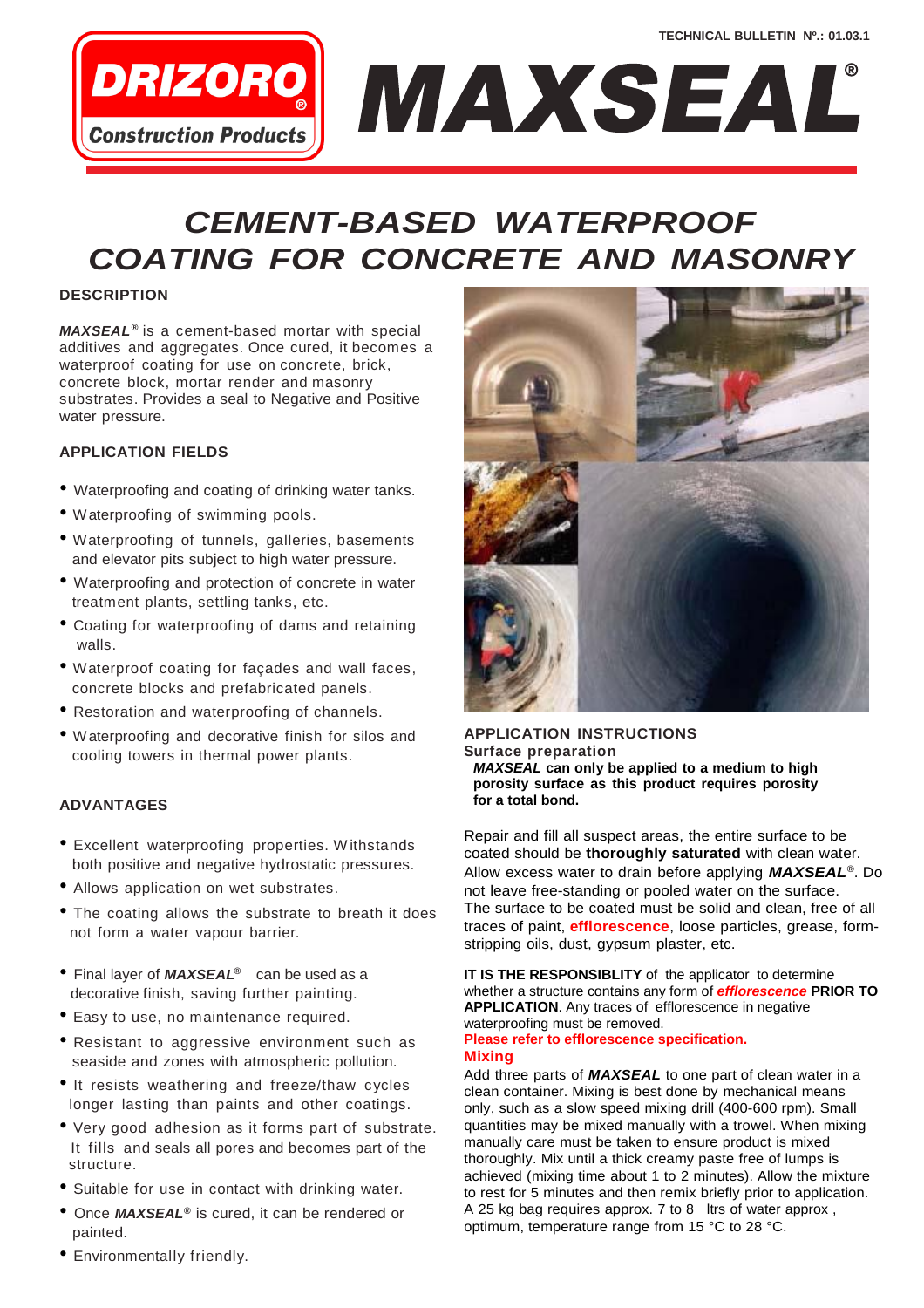

# MAXSEAL®







#### **Application**

In order to fill and cover all pores and voids, *MAXSEAL* should be applied using a fibre brush or a nylon fibre broom, such as *MAXBRUSH*  or *MAXBROOM* respectively.

Apply the product on the surface in a thick layer, making in a homogeneous and continuous coating. Do not spread the product as if it were paint. Once *MAXSEAL ®* has been spread, it must not be brushed again.A second layer must be applied in the perpendicular direction of the first one, with a waiting-time of 12-16 hours between layers. Second layer may be texture rolled or trowel finished to achieve decorative finishes. *MAXSEAL* can be applied using spray equipment.

In order to ensure complete and uniform coverage and proper sealing of all voids etc, the sprayed area should be brushed or broomed.

If *MAXSEAL*is going to be rendered over, on vertical surfaces, it is advisable to apply the second layer horizontally.

For pipelines, the second layer should be applied in the direction of the water flow.

#### **Application conditions**

The optimum temperature range for application is from 15 ºC to 20 ºC. Do not apply *MAXSEAL* if rain is expected within 4-6 hours after the application.

In winter, do not apply *MAXSEAL* below 5 ºC or if such temperatures are expected within 24 hours after application. Do not apply the coating on frozen or frosted surfaces.

For applications during hot temperatures and windy conditions, i.e. summer time, the surface must be wet with plenty of water. Once *MAXSEAL* has been applied , if product appears to be drying out too quickly spray the surface slightly with a fine mist of water.

#### **Curing**

Allow *MAXSEAL* to cure for at least 7 days at 20 ºC and 50% of relative humidity prior to immersion in water Lower temperatures and higher relative humidity increase the curing time.

#### **Cleaning.**

Before product hardens, all tools and equipment must be cleaned immediately with water. Cured material can only be cleaned by mechanical means.

#### **CONSUMPTION**

*MAXSEAL* is applied in two layers.

The estimated coverage is  $1-1$ , 5 kg/m<sup>2</sup> per layer with a total coverage of 2-3 kg/m<sup>2</sup>. These figures may vary depending on substrate conditions.

A preliminary test on-site will determine the coverage exactly:

#### **PACKAGING**

*MAXSEAL* is supplied in 25 kg bags 14kg Handi Pack and 5 kg cans. *MAXSEAL* is available in standard grey and white.



#### **STORAGE**

Twenty four months in its original unopened bag or drums respectively. It must be stored in a dry and covered place, protected from frost, with temperatures above 5 ºC.

#### **IMPORTANT INFORMATION**

- Do not use on gypsum plaster surfaces.
- Do not add cements, additives or aggregates to *MAXSEAL®.*
- Do not use *MAXSEAL ®* in contact with very soft water. If sulphates are present in water, contact Technical support before use.

#### **CAUTION:**

DO NOT apply in excess of 2 layers. DO NOT apply to bitumen or polyurethanes. DO NOT place plastic or core flute protection boards against treated surfaces prior to back filling. Drainage cell and aggregate can be placed..

#### **Curing:**

**During curing, water vapour may condense on the Surface in poorly ventilated areas. Allow surface to cure for 3 days prior to back filling and 7 days prior to filling structure with water.**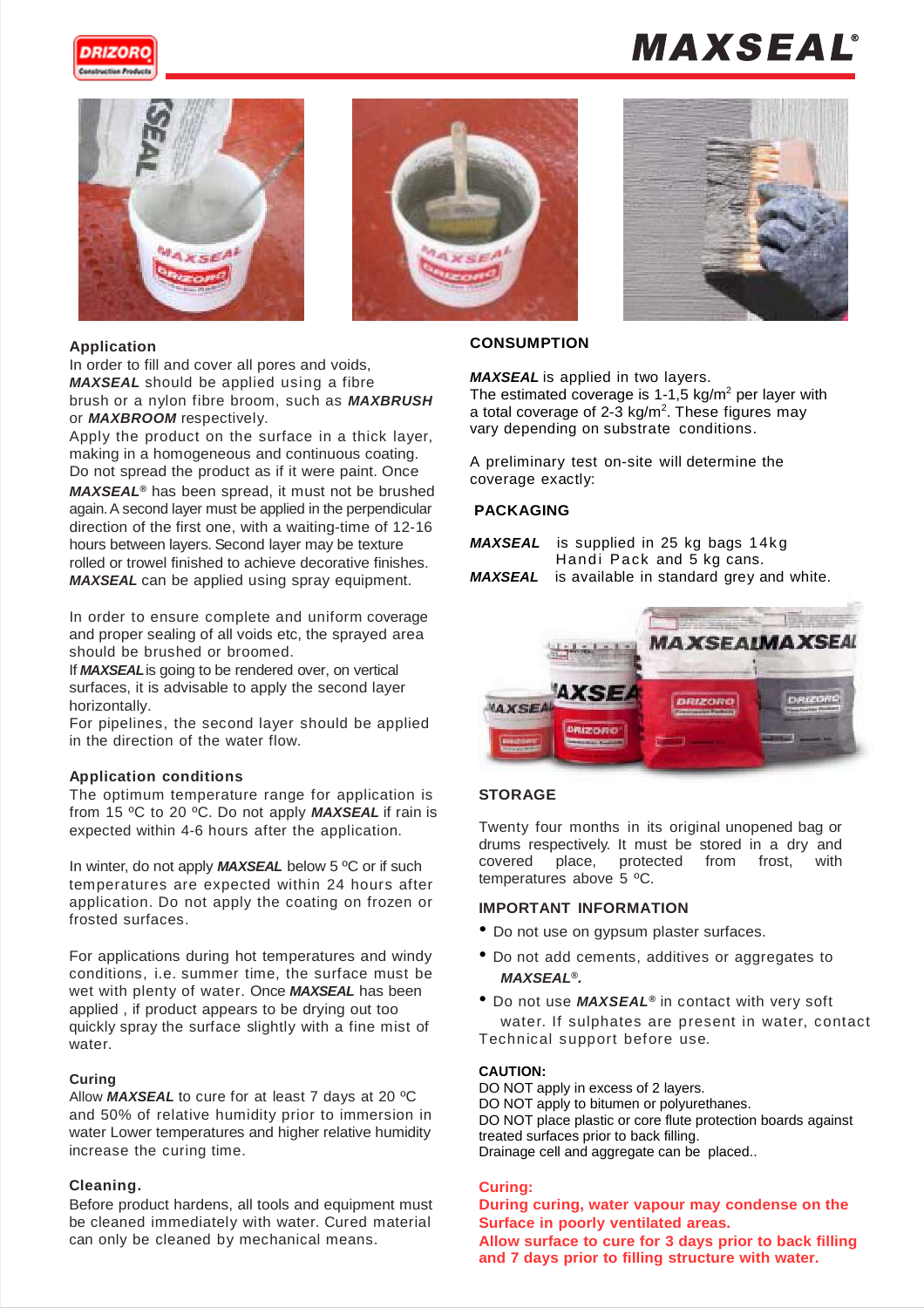## **MAXSEAL**®

#### **SAFETY AND HEALTH**

As all cementitious products, *MAXSEAL* is an abrasive compound and both protective rubber gloves and goggles must be used to prepare and apply the mixture. In case of eye contact, rinse thoroughly with clean water, but do not rub. In case of skin contact, wash affected areas with soap and water.

If irritation continues, seek medical attention. For further information, Safety Data Sheet for *MAXSEAL ®* is available by request.

Disposal of the product and its empty containers must be made according official regulations. This disposal must be made by the final user.

| <b>TECHNICAL DATA</b>                                                                                                                                                                                                                          |                    |                      |  |  |
|------------------------------------------------------------------------------------------------------------------------------------------------------------------------------------------------------------------------------------------------|--------------------|----------------------|--|--|
| Permeability to water under pressure negative conditions<br>After 180 mins. from $3.5 \text{ kp/cm}^2$ pressure was applied, there was no passage of water though<br>MAXSEAL - lined surface. Test was interrupted by breaking of test-pieces. |                    |                      |  |  |
| Permeability to rain water<br>A water flow, 120 $1/m^2$ · h, with wind, is applied on the surface of MAXSEAL ®<br>of testing, no water or dampness is seen to seep through the coated wall. After 4 hours                                      |                    |                      |  |  |
| Permeability to water vapour diffusion<br>MAXSEAL ® allows the substrate on which it is applied to breath.                                                                                                                                     |                    |                      |  |  |
| Frost resistance<br>After 56 freeze-thaw cycles in water, specimens fulfill the demands for very good frost resistance.<br>Scaling = $0,02$ kg/m <sup>2</sup> (SS 137244)                                                                      |                    |                      |  |  |
| Adhesion<br>Perpendicular traction pull off test: 24,7 kp/cm <sup>2</sup> (UNE 83.822)                                                                                                                                                         |                    |                      |  |  |
| Mechanical Resistances (UNE 83.821)                                                                                                                                                                                                            |                    |                      |  |  |
| Age                                                                                                                                                                                                                                            | N/m m <sup>2</sup> |                      |  |  |
|                                                                                                                                                                                                                                                | Flexural Strength  | Compression Strength |  |  |
| 7 days                                                                                                                                                                                                                                         | 4,90               | 33,0                 |  |  |
| 28 days                                                                                                                                                                                                                                        | 7,55               | 40.7                 |  |  |
| Suitability for direct contact with drinking water<br>MAXSEAL ® is approved as coating in direct contact with drinking water (BS 6920)                                                                                                         |                    |                      |  |  |
| Flammability rating<br>MAXSEAL ® is classified M-0. It is non-combustible and non-flammable. (UNE 23727:1990)                                                                                                                                  |                    |                      |  |  |
| <b>Flammability rating</b><br>MAXSEAL ® is classified M-0. It is non-combustible and non-flammable. (UNE 23727:1990)                                                                                                                           |                    |                      |  |  |
| @ Scientific Waterproofing Products Pty Itd. ABN: 155659948 Allrights reserved.<br>Unit 4, 92 Bryant Street, PADSTOW NSW 2211<br>Tel. 02 9771 0011<br>PO BOX 694 PADSTOW NSW 2211, AUSTRALIA<br>Fax. 02 9771 0077                              |                    |                      |  |  |

Email: [info@swppl.com.au](mailto:info@swppl.com.au) **[www.swppl.com.](http://www.scientificwaterproofingproducts.com.au/)au**

[National Hotline: 1300 303 301](http://www.scientificwaterproofingproducts.com.au/) National Faxline: 1300 369 932 **/**